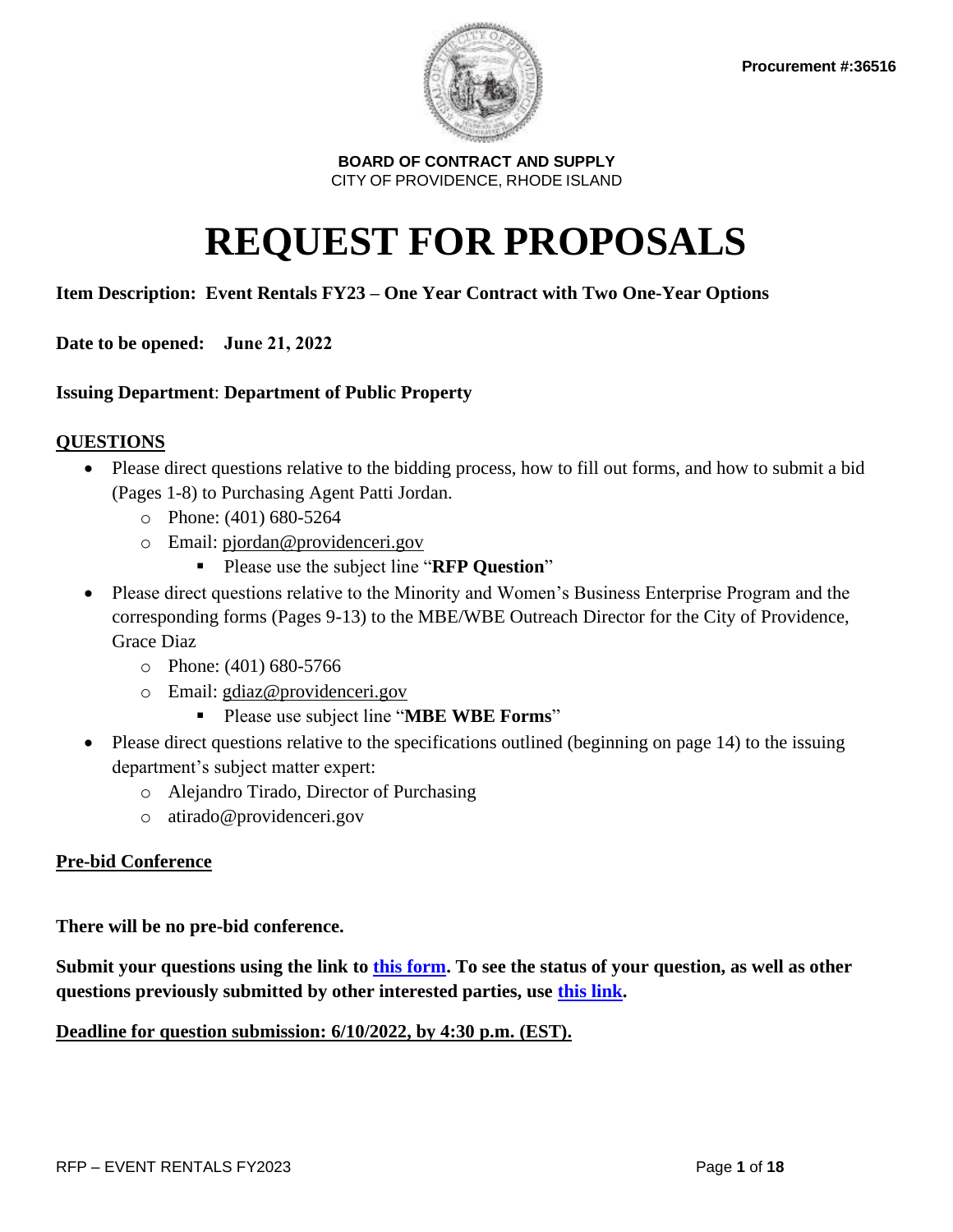

## **INSTRUCTIONS FOR SUBMISSION**

Bids may be submitted up to **2:15 P.M.** on the above meeting date at the **Department of the City Clerk. Room 311, City Hall. 25 Dorrance Street, Providence.** At 2:15 P.M. all bids will be publicly opened and read at the Board of Contract Meeting in the City Council Chambers, on the 3<sup>rd</sup> floor of City Hall.

- Bidders must submit **2 copies** of their bid in sealed envelopes or packages labeled with the captioned **Item Description** and the **City Department to which the RFP and bid are related**. (On page 1)
- Communications to the Board of Contract and Supply that are not competitive sealed bids (i.e. product information/samples) should have "**NOT A BID**" written on the envelope or wrapper.
- Only use form versions and templates included in this RFP. If you have an old version of a form, do not recycle it for use in this bid.
- The bid envelope and information relative to the bid must be addressed to:

**Board of Contract and Supply Department of the City Clerk – City Hall, Room 311 25 Dorrance Street Providence, RI 02903**

**\*\*PLEASE NOTE: This bid may include details regarding information that you will need to provide (such as proof of licenses) to the issuing department before the formalization of an award.** 

## *This information is NOT requested to be provided in your initial bid by design***.**

**All bids submitted to the City Clerk become public record. Failure to follow instructions could result in information considered private being posted to the city's Open Meetings Portal and made available as a public record. The City has made a conscious effort to avoid the posting of sensitive information on the City's Open Meetings Portal, by requesting that such sensitive information be submitted to the issuing department only at their request.**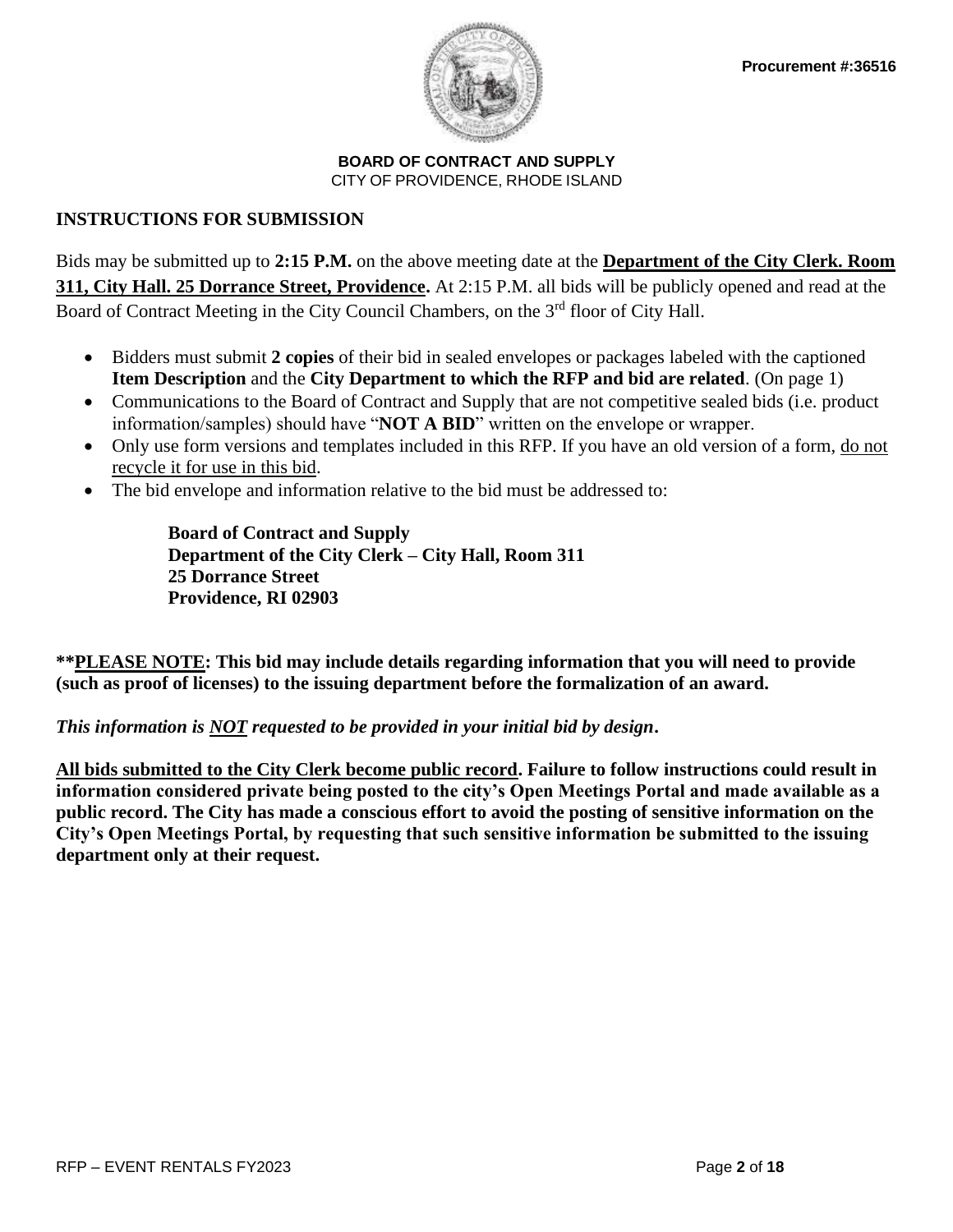

## **BID PACKAGE CHECKLIST**

Digital forms are available in the City of Providence Purchasing Department Office or online at **<http://www.providenceri.gov/purchasing/how-to-submit-a-bid/>**

The bid package **MUST** include the following forms, in this order:

- Bid Form 1: Bidder's Blank as the cover page/ 1st page (s*ee page 6 of this document*)
- Bid Form 2: Certification of Bidder as 2nd page (s*ee page 7 of this document*)
- Certificate Regarding Public Records (s*ee page 8 of this document)*
- Forms from the Minority and Women Business Enterprise Program: Based on Bidder Category. S*ee forms and instructions enclosed (pages 9-13) or on: [https://www.providenceri.gov/purchasing/minority](https://www.providenceri.gov/purchasing/minority-women-owned-business-mbewbe-procurement-program/)[women-owned-business-mbewbe-procurement-program/](https://www.providenceri.gov/purchasing/minority-women-owned-business-mbewbe-procurement-program/)*

## **\*Please note: MBE/WBE forms must be completed for EVERY bid submitted and must be inclusive of ALL required signatures. Forms without all required signatures will be considered incomplete.**

- Bidder's Proposal/Packet: Formal response to the specifications outlined in this RFP, including pricing information and details related to the good(s) or service(s) being provided. Please be mindful of formatting responses as requested to ensure clarity.
- Financial Assurance, *if requested* (a*s indicated on page 5 of this document under "Bid Terms")*

**All of the above listed documents are REQUIRED.** (With the exception of financial assurances, which are only required if specified on page 5.)

*\*\*\*Failure to meet specified deadlines, follow specific submission instructions, or enclose all required documents with all applicable signatures will result in disqualification, or in an inability to appropriately evaluate bids***.**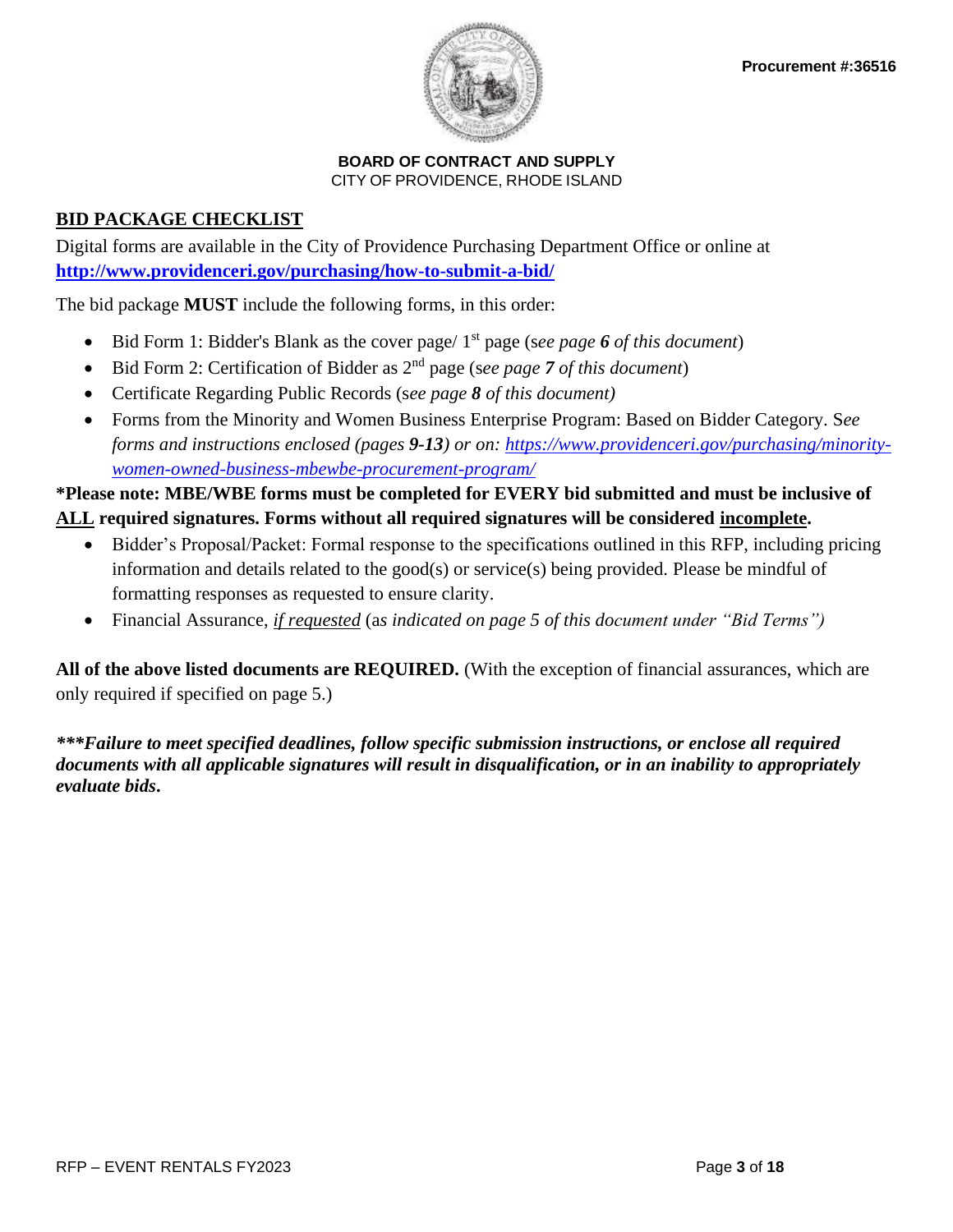

## **NOTICE TO VENDORS**

- 1. The Board of Contract and Supply will make the award to the lowest qualified and responsible bidder.
- 2. In determining the lowest responsible bidder, cash discounts based on preferable payment terms will not be considered.
- 3. Where prices are the same, the Board of Contract and Supply reserves the right to award to one bidder, or to split the award.
- 4. No proposal will be accepted if the bid is made in collusion with any other bidder.
- **5. Submit 2 copies of the bid to the City Clerk, unless the specification section of this document indicates that should include more than two.**
- 6. Bids may be submitted on an "equal in quality" basis. The City reserves the right to decide equality. Bidders must indicate brand or the make being offered and submit detailed specifications if other than brand requested.
- 7. The Board of Contract and Supply reserves the right to reject any and all bids.
- 8. Competing bids may be viewed in person at the Department of the City Clerk, City Hall, Providence, immediately upon the conclusion of the formal Board of Contract and Supply meeting during which the bids were unsealed/opened. Bids may also be accessed electronically on the internet via the City's [Open](http://providenceri.iqm2.com/Citizens/Default.aspx)  [Meetings Portal.](http://providenceri.iqm2.com/Citizens/Default.aspx)
- 9. As the City of Providence is exempt from the payment of Federal Excise Taxes and Rhode Island Sales Tax, prices quoted are not to include these taxes.
- 10. In case of error in the extension of prices quoted, the unit price will govern.
- 11. All expenses must be included in your initial bid. Requests for reimbursement of incidental (e.g. parking) costs above the submitted and awarded bid will not be entertained.
- 12. The contractor will **NOT** be permitted to: a) assign or underlet the contract, or b) assign either legally or equitably any monies or any claim thereto without the previous written consent of the City Purchasing Director.
- 13. Delivery dates must be shown in the bid. If no delivery date is specified, it will be assumed that an immediate delivery from stock will be made.
- 14. A certificate of insurance will normally be required of a successful vendor.
- 15. For many contracts involving construction, alteration and/or repair work, State law provisions concerning payment of prevailing wage rates apply [\(RIGL Sec. 37-13-1 et seq.](http://webserver.rilin.state.ri.us/Statutes/TITLE37/37-13/INDEX.HTM))
- 16. No goods should be delivered or work started without a Purchase Order.
- 17. Bidder must certify that it does not unlawfully discriminate on the basis of race, color, national origin, gender, gender identity or expression, sexual orientation and/or religion in its business and hiring practices and that all of its employees are lawfully employed under all applicable federal, state and local laws, rules and regulations. (See Bid Form 2.)
- 18. A bidder who is an **out-of-state corporation** shall qualify or register to transact business in this State, in accordance with the Rhode Island Business Corporation Act, RIGL Sec. 7-1.2-1401, et seq.
	- a. In order to enter into a contract with the City of Providence, the awarded vendor must provide a local agent for service. A local (aka registered) agent for service is defined by [RIGL Sec. 7-2-501](http://webserver.rilin.state.ri.us/Statutes/TITLE7/7-1.2/7-1.2-501.HTM) et [seq.](http://webserver.rilin.state.ri.us/Statutes/TITLE7/7-1.2/7-1.2-501.HTM)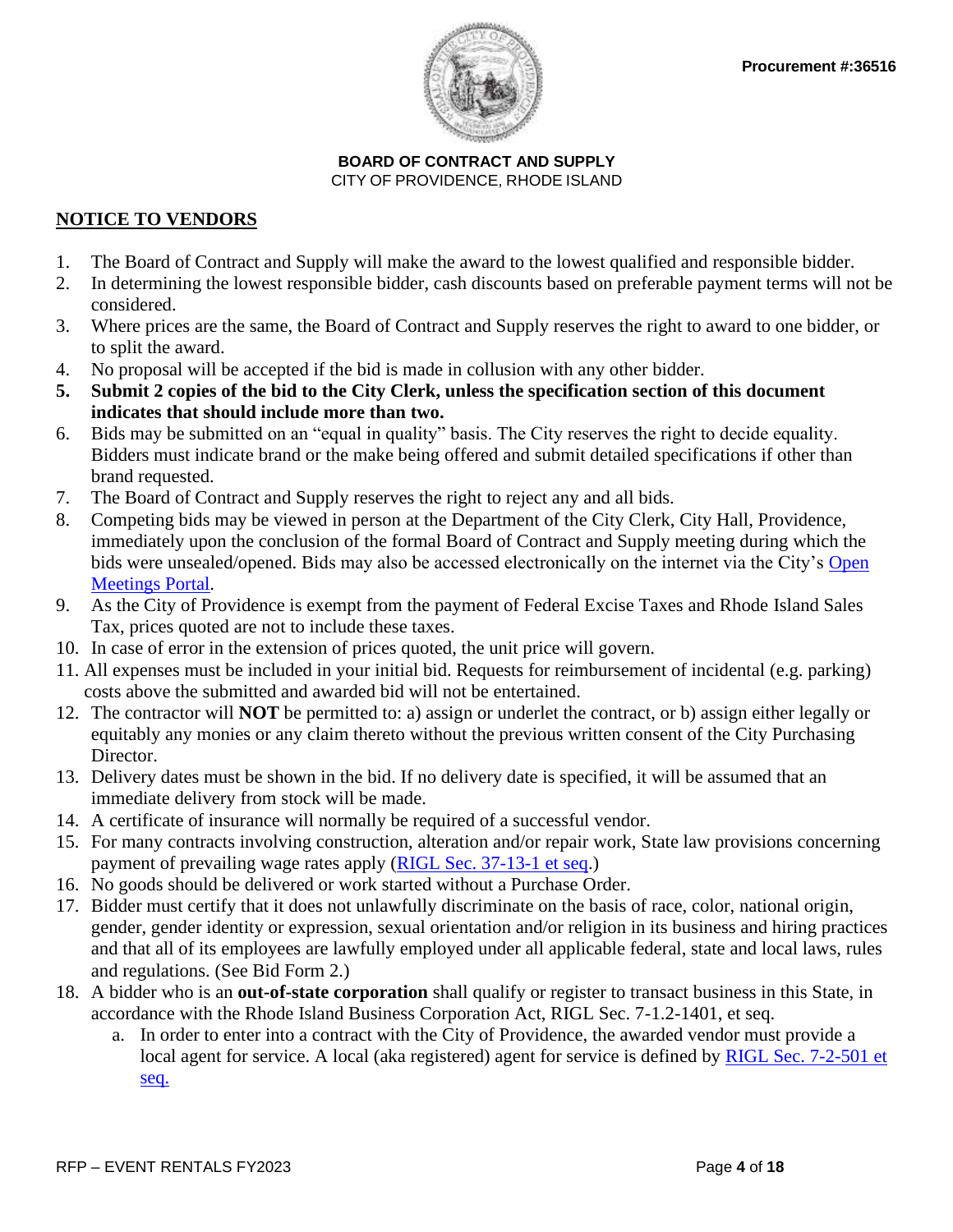

## **BID TERMS**

- 1. Financial assurances may be required in order to be a successful bidder for Commodity or Construction and Service contracts. If either of the first two checkboxes below is checked, the specified assurance **must accompany** a bid, or the bid will not be considered by the Board of Contract and Supply. The third checkbox indicates the lowest responsible bidder will be contacted and required to post a bond to be awarded the contract.
	- a) A certified check for **\$** must be deposited with the City Clerk as a guarantee that the Contract will be signed and delivered by the bidder.
	- b)  $\Box$  A bid bond in the amount of per centum  $\degree$  of the proposed total price, must be deposited with the City Clerk as a guarantee that the contract will be signed and delivered by the bidder; and the amount of such bid bond shall be retained for the use of the City as liquidated damages in case of default.
	- c)  $\Box$  A performance and payment bond with a satisfactory surety company will be posted by the bidder in a sum equal to one hundred per centum (100%) of the awarded contract.
	- d)  $\bowtie$  No financial assurance is necessary for this item.
- 2. Awards will be made within **sixty (60) days of bid opening**. All bid prices will be considered firm, unless qualified otherwise. Requests for price increases will not be honored.
- 3. Failure to deliver within the time quoted or failure to meet specifications may result in default in accordance with the general specifications. It is agreed that deliveries and/or completion are subject to strikes, lockouts, accidents and Acts of God.

## **The following entry applies only for COMMODITY BID TERMS:**

## 4. Payment for partial delivery will not be allowed except when provided for in blanket or term contracts. **The following entries apply only for CONSTRUCTION AND SERVICE BID TERMS:**

- 5. Only one shipping charge will be applied in the event of partial deliveries for blanket or term contracts.
- 6. Prior to commencing performance under the contract, the successful bidder shall attest to compliance with the provisions of the Rhode Island Worker's Compensation Act, RIGL 28-29-1, et seq. If exempt from compliance, the successful bidder shall submit a sworn Affidavit by a corporate officer to that effect, which shall accompany the signed contract.
- 7. Prior to commencing performance under the contract, the successful bidder shall, submit a certificate of insurance, in a form and in an amount satisfactory to the City.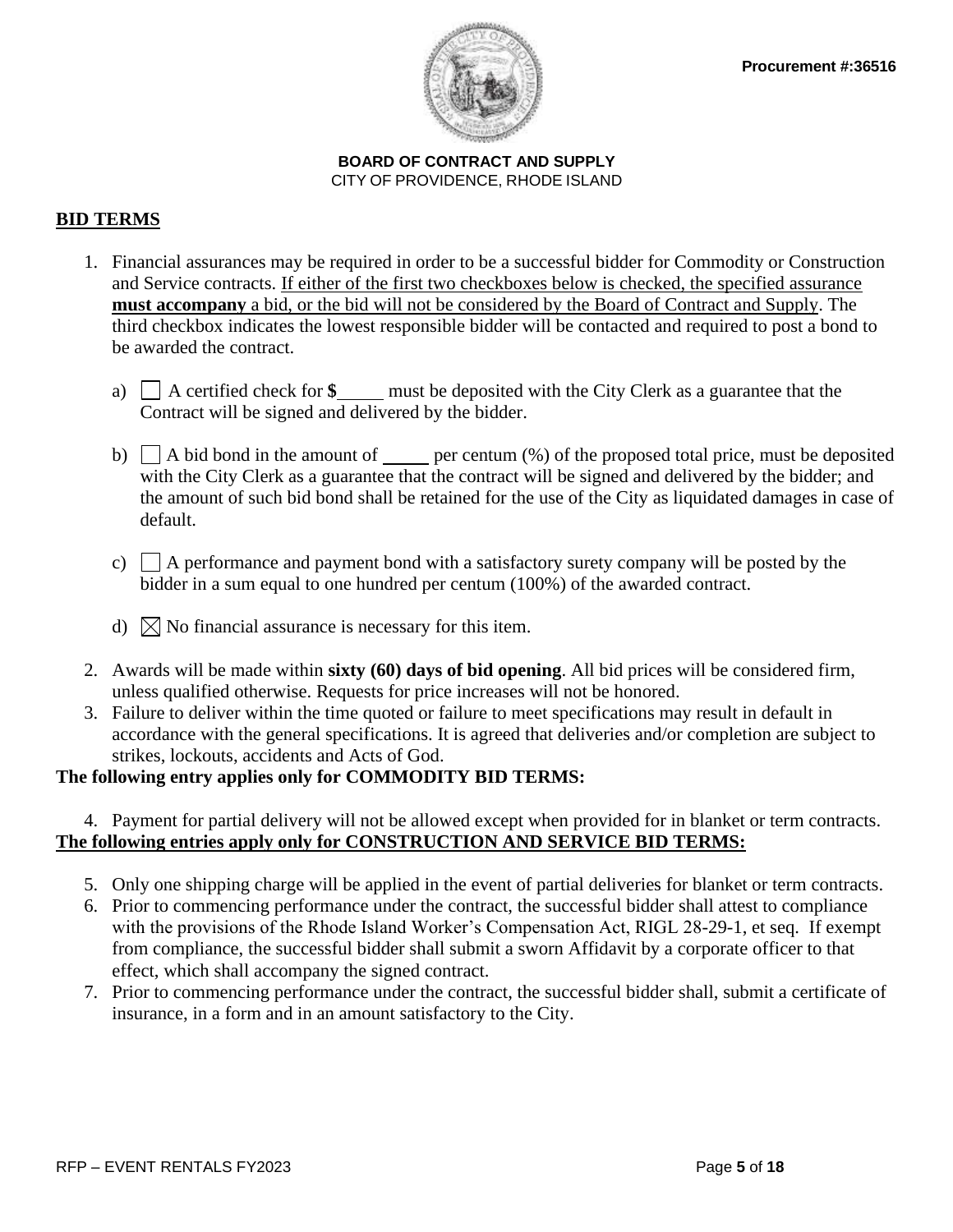

#### **BID FORM 1: Bidders Blank**

- 1. Bids must meet the attached specifications. Any exceptions or modifications must be noted and fully explained.
- 2. Bidder's responses must be in ink or typewritten, and all blanks on the bid form should be completed.
- 3. The price or prices proposed should be stated both in **WRITING** and in **FIGURES**, and any proposal not so stated may be rejected. **Contracts exceeding twelve months must specify annual costs for each year.**
- 4. Bids **SHOULD BE TOTALED** so that the final cost is clearly stated (unless submitting a unit price bid), however **each item should be priced individually**. Do not group items. Awards may be made on the basis of *total* bid or by *individual items*.
- *5.* All bids **MUST BE SIGNED IN INK.**

#### Name of Bidder (Firm or Individual):

| Agrees to bid on (Items(s) to be bid): $\sqrt{\frac{2}{1-\frac{1}{2}} + \frac{1}{2-\frac{1}{2}}}$                                                   |  |
|-----------------------------------------------------------------------------------------------------------------------------------------------------|--|
| If the bidder is a corporation based in a state <i>other than Rhode Island</i> , list name and contact information for a local agent for service of |  |
|                                                                                                                                                     |  |
| Please visit http://www.naics.com/search/ and identify the NAICS Code(s) for items being bid on. Enter the NAICS code(s) here or in                 |  |
|                                                                                                                                                     |  |
|                                                                                                                                                     |  |
|                                                                                                                                                     |  |
|                                                                                                                                                     |  |
|                                                                                                                                                     |  |
| * If you are submitting a unit price bid, please insert "Unit Price Bid"                                                                            |  |

*Use additional pages if necessary for additional bidding details.* 

Signature of Representation

Title

\_\_\_\_\_\_\_\_\_\_\_\_\_\_\_\_\_\_\_\_\_\_\_\_\_\_\_\_\_\_\_\_\_\_\_\_\_\_\_\_\_\_\_\_\_\_\_\_\_

\_\_\_\_\_\_\_\_\_\_\_\_\_\_\_\_\_\_\_\_\_\_\_\_\_\_\_\_\_\_\_\_\_\_\_\_\_\_\_\_\_\_\_\_\_\_\_\_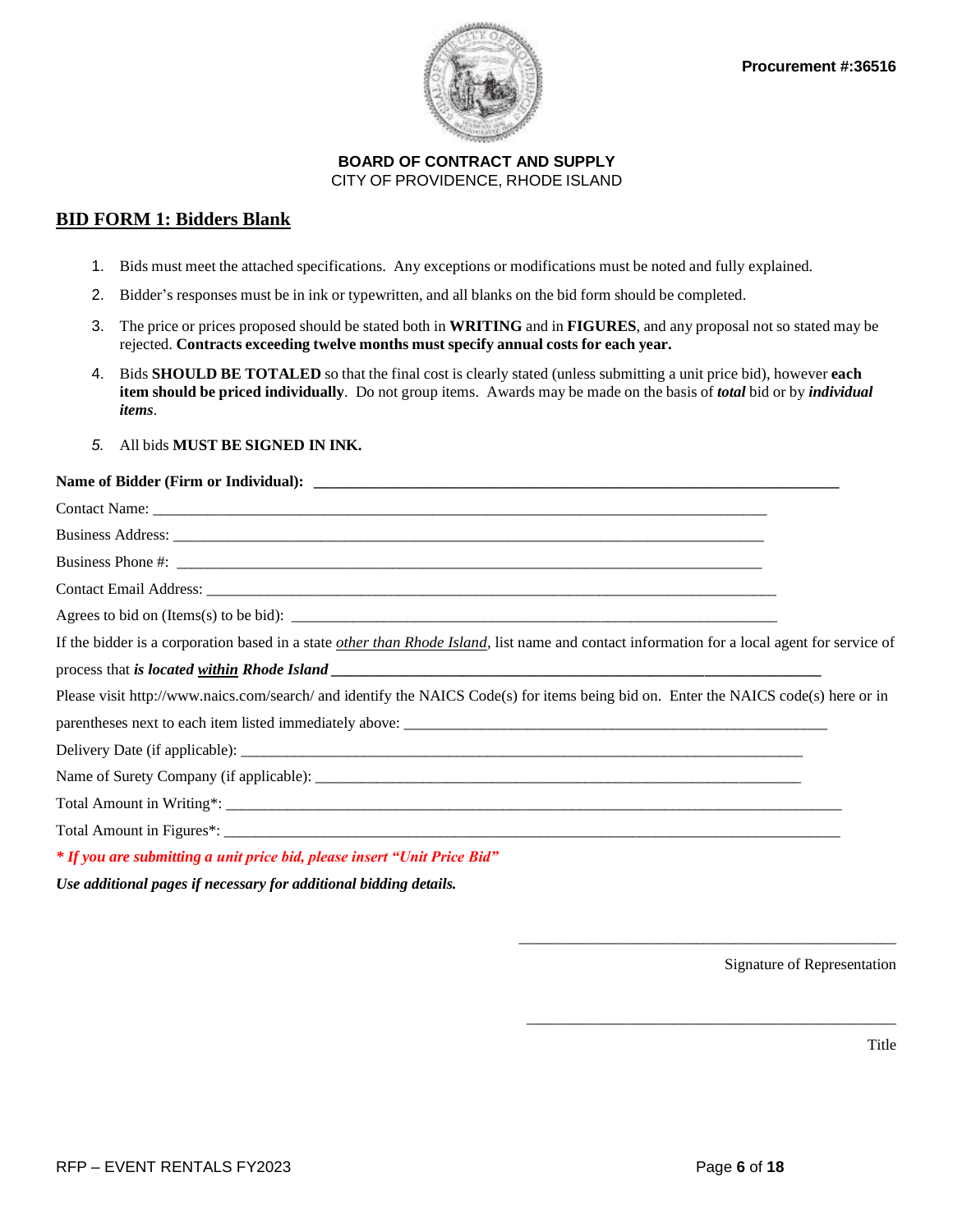

## **BID FORM 2: Certification of Bidder**

(Non-Discrimination/Hiring)

| Upon behalf of | (Firm or Individual Bidding),           |
|----------------|-----------------------------------------|
|                | (Name of Person Making Certification),  |
| being its      | (Title or "Self"), hereby certify that: |

- 1. Bidder does not unlawfully discriminate on the basis of race, color, national origin, gender, sexual orientation and/or religion in its business and hiring practices.
- 2. All of Bidder's employees have been hired in compliance with all applicable federal, state and local laws, rules and regulations.

I affirm by signing below that I am duly authorized on behalf of Bidder, on

this day of 20 .

Signature of Representation

\_\_\_\_\_\_\_\_\_\_\_\_\_\_\_\_\_\_\_\_\_\_\_\_\_\_\_\_\_\_\_\_\_\_\_\_\_\_\_\_\_\_\_\_\_\_\_\_\_

\_\_\_\_\_\_\_\_\_\_\_\_\_\_\_\_\_\_\_\_\_\_\_\_\_\_\_\_\_\_\_\_\_\_\_\_\_\_\_\_\_\_\_\_\_\_\_\_

Printed Name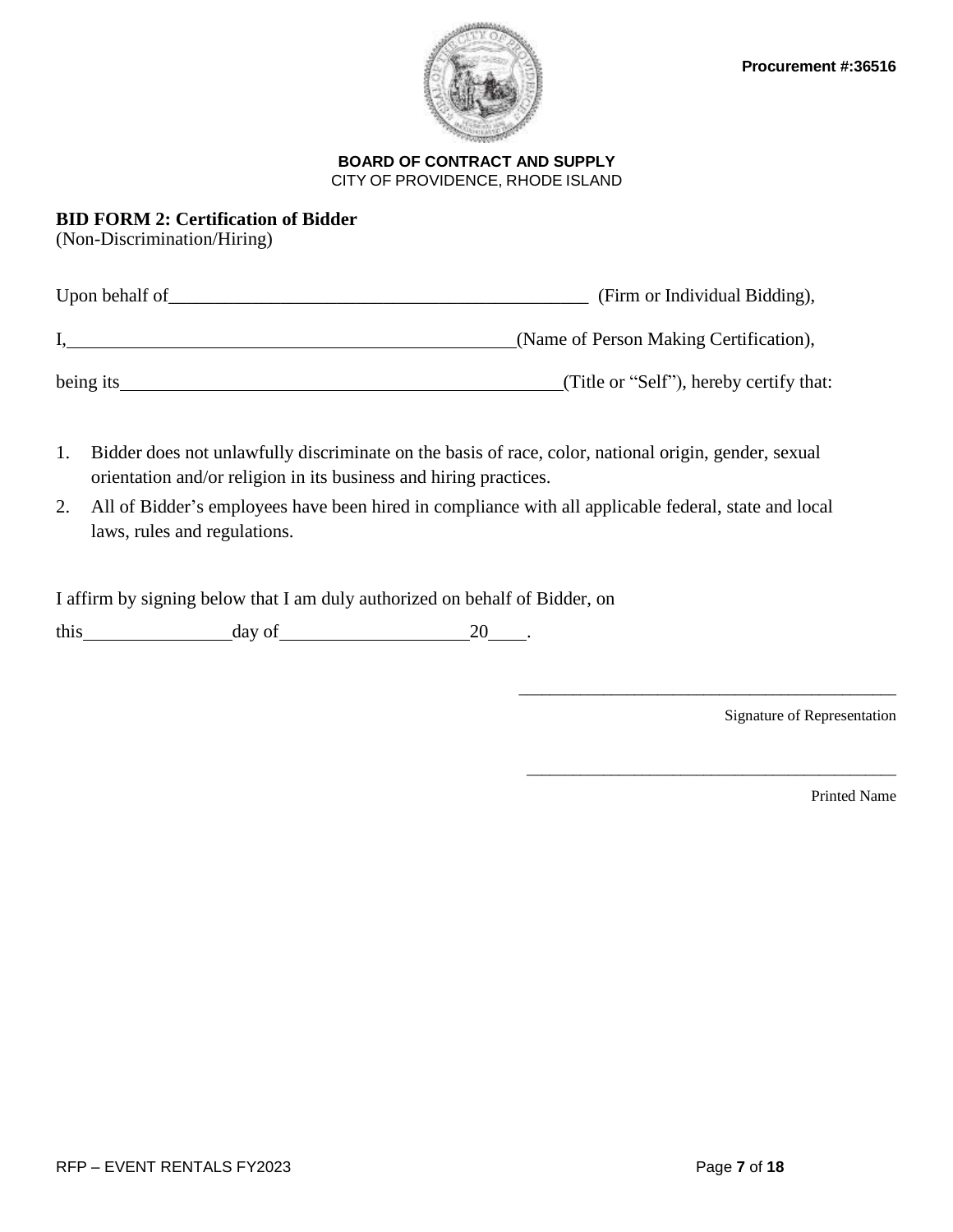

## **BID FORM 3: Certificate Regarding Public Records**

| Upon behalf of | (Firm or Individual Bidding),          |
|----------------|----------------------------------------|
|                | (Name of Person Making Certification), |
| being its      | (Title or "Self"), hereby certify an   |

understanding that:

- 1. All bids submitted in response to Requests for Proposals (RFP's) and Requests for Qualification (RFQ's), documents contained within, and the details outlined on those documents become public record upon receipt by the City Clerk's office and opening at the corresponding Board of Contract and Supply (BOCS) meeting.
- 2. The Purchasing Department and the issuing department for this RFP/RFQ have made a conscious effort to request that sensitive/personal information be submitted directly to the issuing department and only at request if verification of specific details is critical the evaluation of a vendor's bid.
- 3. The requested supplemental information may be crucial to evaluating bids. Failure to provide such details may result in disqualification, or an inability to appropriately evaluate bids.
- 4. If sensitive information that has not been requested is enclosed or if a bidder opts to enclose the defined supplemental information prior to the issuing department's request in the bidding packet submitted to the City Clerk, the City of Providence has no obligation to redact those details and bears no liability associated with the information becoming public record.
- 5. The City of Providence observes a public and transparent bidding process. Information required in the bidding packet may not be submitted directly to the issuing department at the discretion of the bidder in order to protect other information, such as pricing terms, from becoming public. Bidders who make such an attempt will be disqualified.

I affirm by signing below that I am duly authorized on behalf of Bidder, on

this day of 20 .

Signature of Representation

Printed Name

\_\_\_\_\_\_\_\_\_\_\_\_\_\_\_\_\_\_\_\_\_\_\_\_\_\_\_\_\_\_\_\_\_\_\_\_\_\_\_\_\_\_\_\_\_\_\_\_\_

\_\_\_\_\_\_\_\_\_\_\_\_\_\_\_\_\_\_\_\_\_\_\_\_\_\_\_\_\_\_\_\_\_\_\_\_\_\_\_\_\_\_\_\_\_\_\_\_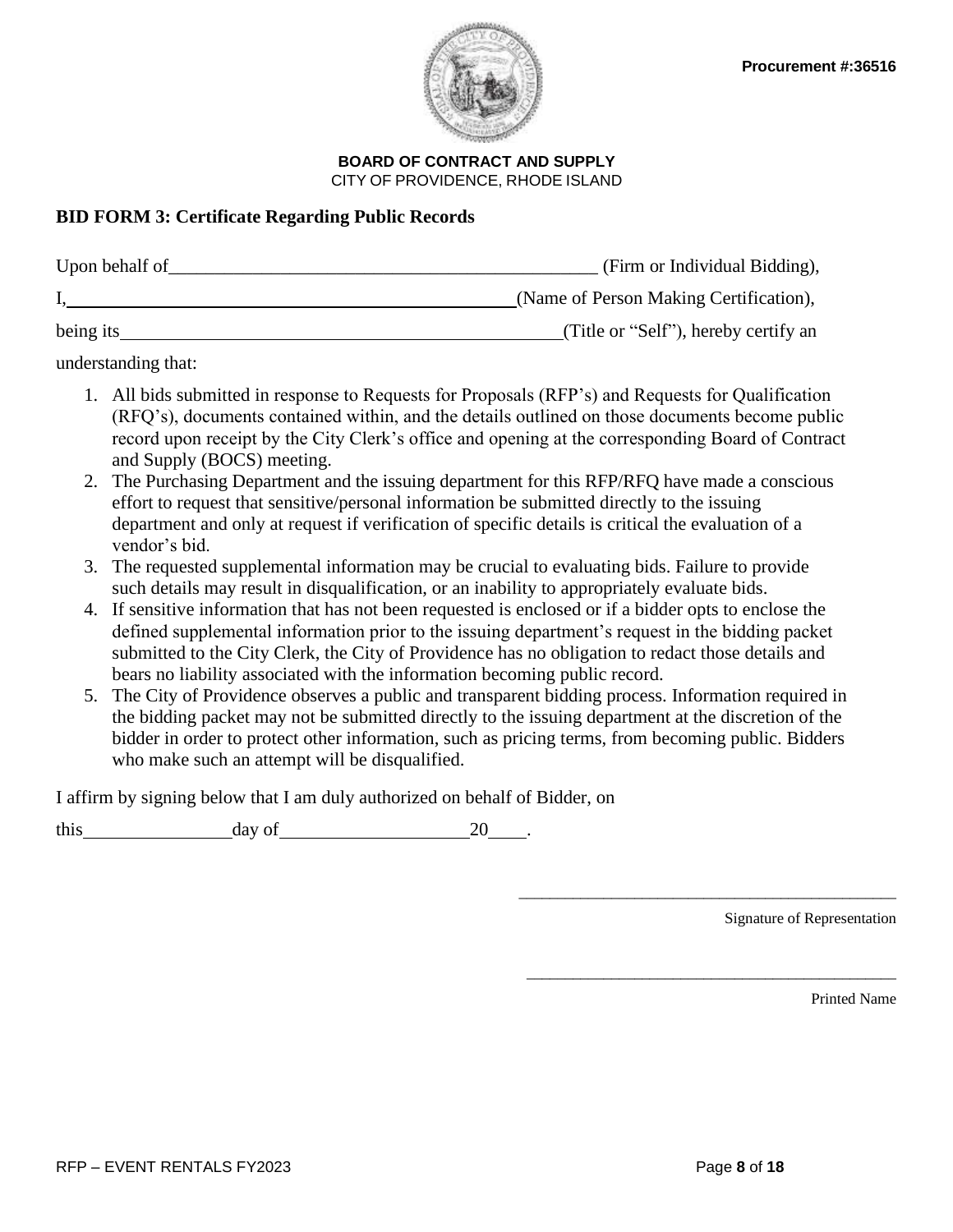

#### WBE/MBE Form Instructions

The City of Providence actively seeks Minority and Women business enterprises to participate in bids to meet the City's procurement needs. Pursuant to the City of Providence Code of Ordinances, Chapter 21, Article II, Sec. 21-52 (Minority and Women's Business Enterprise) and Rhode Island General Laws (as amended), Chapter 31-14, et seq. (Minority Business Enterprise), Minority Business Enterprise (MBE) and Women's Business Enterprise (WBE) participation goals apply to contracts.

> The goal for Minority Business Enterprise (MBE) participation is **10%** of the total bid value. The goal for Women's Business Enterprise (WBE) participation is **10%** of the total bid value. The goal for combined MBE/WBE participation is **20%** of the total bid value.

Only businesses certified with the State of Rhode Island as minority and/or women business enterprises are counted towards the City's goals. Eligible minority or women-owned businesses are encouraged to seek certification from the State of Rhode Island Minority Business Enterprise Compliance Office at: http://odeo.ri.gov/offices/mbeco/

**Note**: MBE certification with the State of Rhode Island on the basis of Portuguese heritage is not currently recognized by the City of Providence's MBE program.

#### **Bid Requirements:**

*All Bidders:* All bidders must complete and submit the *MBE/WBE Participation Affidavit* indicating whether or not they are a statecertified MBE/WBE and acknowledging the City's participation goals. Submission of this form is required with **every bid**. Your bid will not be accepted without an affidavit.

*Bidders who will be subcontracting:* Bidders who will be subcontracting must submit the *Subcontractor Disclosure Form* as part of their bid submission. All subcontractors, regardless of MBE/WBE status, must be listed on this form. Business NAICS codes can be found a[t https://www.naics.com/search/.](https://www.naics.com/search/) Awarded bidders are required to submit *Subcontractor Utilization and Payment Reports* with each invoice.

#### **Waiver Requests:**

If the percentage of the total amount of the bid being awarded to MBE or WBE vendors is less than 20% (Box F on the Subcontractor Disclosure Form) and the prime contractor is not a Rhode Island State-certified MBE or WBE, the Bidder must complete the *MBE/WBE Waiver Request Form* for review. Waivers will be considered on a case by case basis.

No waiver will be granted unless the waiver request includes documentation that demonstrates that the Bidder has made good faith efforts to achieve the City's stated participation goals. Waivers must be reviewed and signed by the City of Providence's MBE/WBE Outreach Director, Grace Diaz, or her designee. Department Directors cannot recommend a bidder for award if this form is applicable and absent. If the bid does not meet the participation goals of the City of Providence and a waiver is not filed with the signature of the MBE/WBE Outreach Director or her designee, the bid will not be accepted.

#### **Verifying MBE/WBE Certification**

It is the responsibility of the bidder to confirm that every MBE/WBE named in a proposal and included in a contract is certified by the Rhode Island Minority Business Enterprise Compliance office. The current MBE/WBE directory is available at the State of RI MBE Office, One Capitol Hill, 2nd Floor, Providence, RI, or online at [http://odeo.ri.gov/offices/mbeco/mbe-wbe.php.](http://odeo.ri.gov/offices/mbeco/mbe-wbe.php) You can also call (401) 574-8670 to verify certification, expiration dates, and services that the MBE/WBE is certified to provide. Note: MBE certification with the State of Rhode Island on the basis of Portuguese heritage is not currently recognized by the City of Providence's MBE program.

#### **Form Instructions:**

Access all bid forms from<http://www.providenceri.gov/oeo/> or [http://www.providenceri.gov/purchasing/minority-women-owned](http://www.providenceri.gov/purchasing/minority-women-owned-business-mbewbe-procurement-program/)[business-mbewbe-procurement-program/.](http://www.providenceri.gov/purchasing/minority-women-owned-business-mbewbe-procurement-program/) **Download** the forms as blank PDFs. Once saved on your computer, fill them out using the Adobe program. The fillable PDFs must be completed in Adobe in order to be saved property. Google Chrome and similar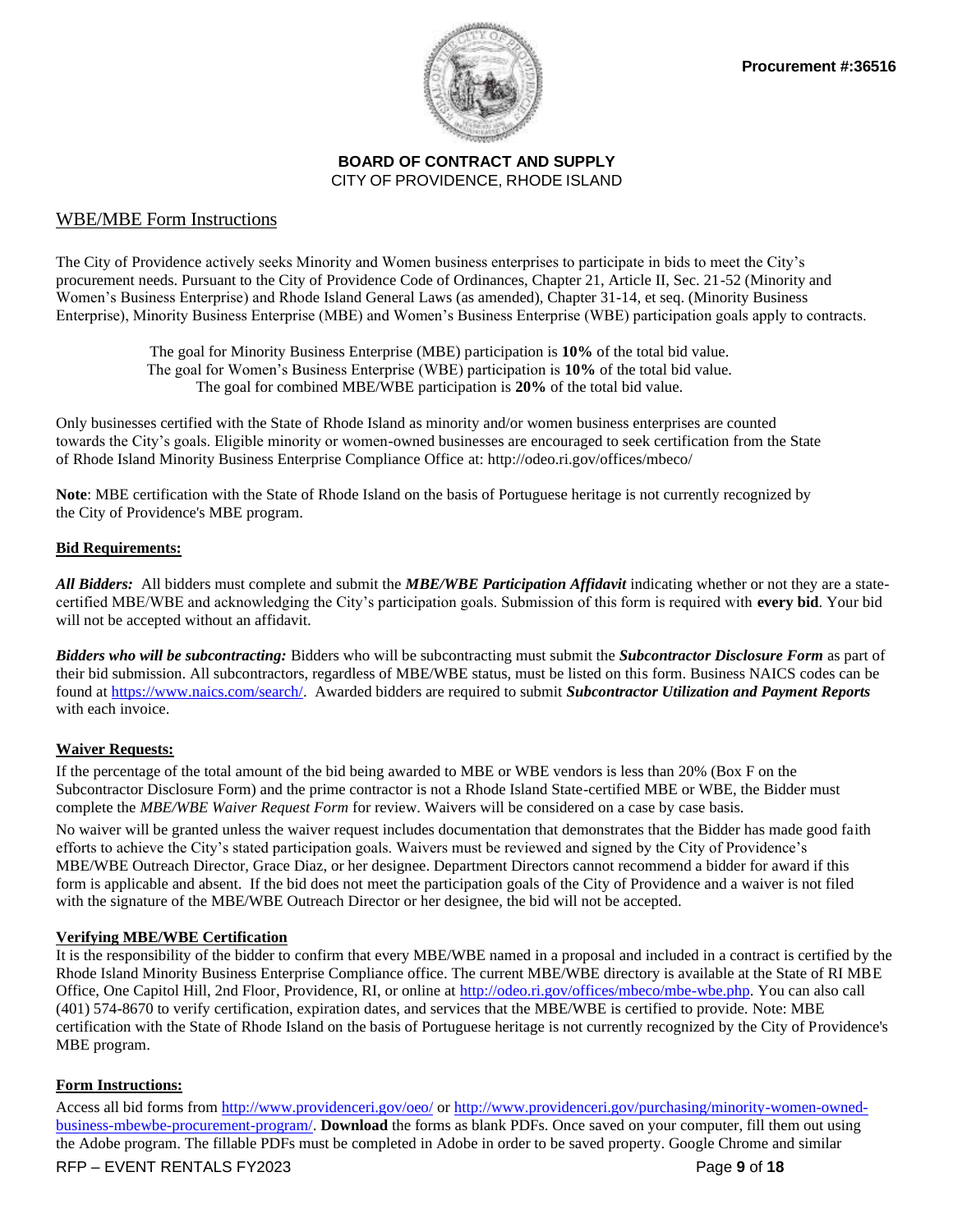

platforms do not allow for the forms to be saved as filled PDFs. Therefore, please download the blank forms to your computer, then fill them out and save.

#### **Assistance with Form Requirements**

Examples of completed forms can be found on the City of Providence website at<http://www.providenceri.gov/oeo/> or [http://www.providenceri.gov/purchasing/minority-women-owned-business-mbewbe-procurement-program/.](http://www.providenceri.gov/purchasing/minority-women-owned-business-mbewbe-procurement-program/)

#### **Contract Requirements:**

Prime contractors engaging subcontractors must submit the *Subcontractor Utilization and Payment Report* to the City Department's Fiscal Agent with every invoice and with request for final payment. This form is not submitted as a part of the initial bid package.

For contracts with duration of less than 3 months, this form must be submitted along with the contractor's request for final payment. The form must include all subcontractors utilized on the contract, both MBE/WBE and non- MBE/WBE, the total amount paid to each subcontractor for the given period and to date. During the term of the contract, any unjustified failure to comply with the MBE/WBE participation requirements is a material breach of contract.

#### **Questions?**

For more information or for assistance with MBE/WBE Forms, contact the City of Providence MBE/WBE Outreach Director, Grace Diaz, at [mbe-wbe@providenceri.com](mailto:mbe-wbe@providenceri.com) or (401) 680-5766.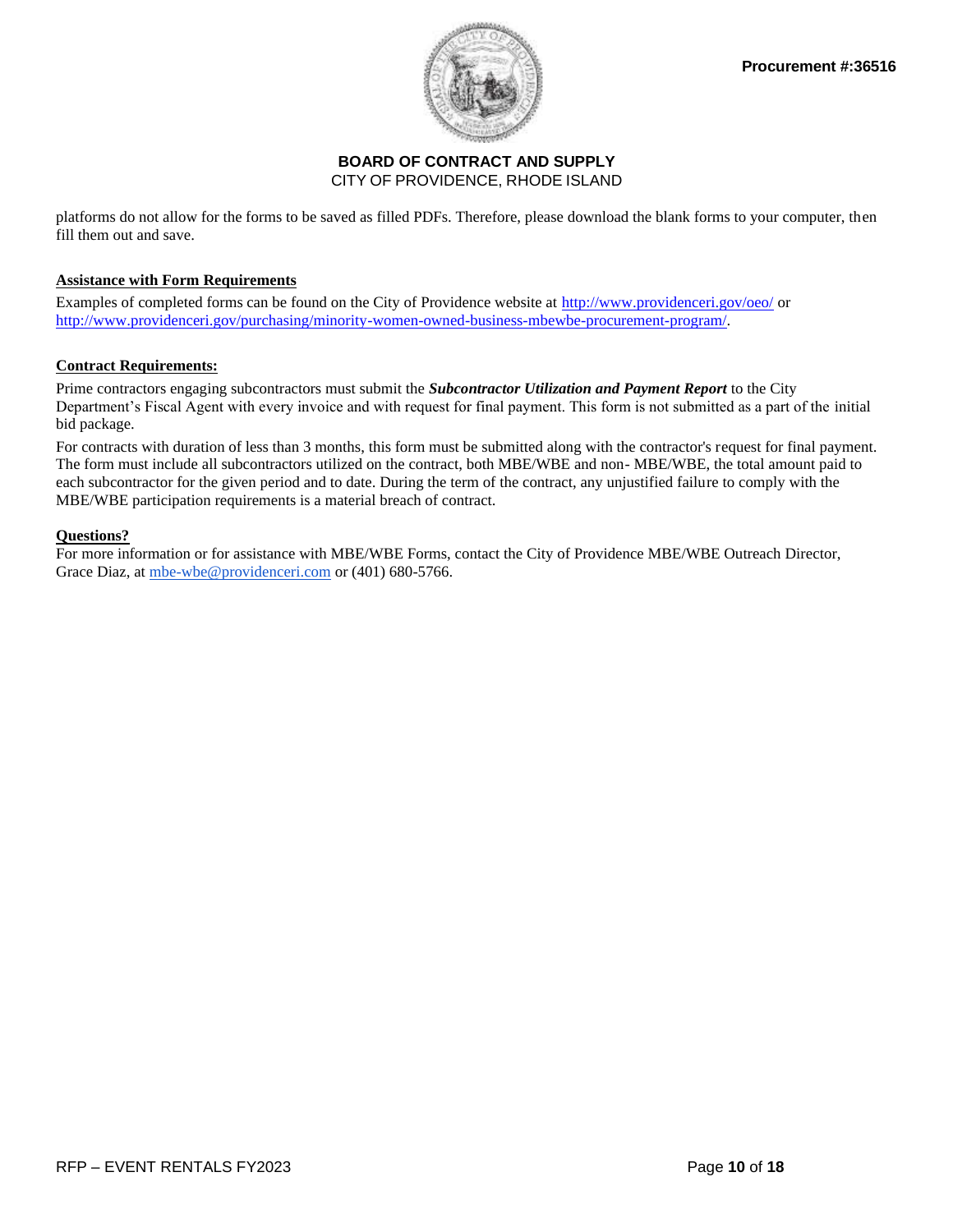



\_\_\_\_\_\_\_\_\_\_\_\_\_\_\_\_\_\_\_\_\_\_\_\_\_\_\_\_\_\_\_\_\_\_\_\_\_\_\_\_\_\_\_\_\_\_\_\_\_\_\_\_\_\_\_\_\_\_\_\_\_\_\_\_\_\_\_\_\_\_\_\_\_\_\_\_\_\_\_\_\_\_\_\_\_\_\_\_\_\_\_\_\_\_\_\_\_  $\Box$ \_\_\_\_\_\_\_\_\_\_\_\_\_\_\_\_\_\_\_\_\_\_\_\_\_\_\_\_\_\_\_\_\_\_\_\_\_\_\_\_\_\_\_\_\_\_\_\_\_\_\_\_\_\_\_\_\_\_\_\_\_\_\_\_\_\_\_\_\_\_\_\_\_\_\_\_\_\_\_\_\_\_\_\_\_\_\_\_\_\_\_\_\_\_\_\_\_

#### **MBE/WBE PARTICIPATION AFFIDAVIT**

Item Discussion (as seen on RFP):

Prime Bidder: Prime Bidder (Company) Phone Number:\_\_\_\_\_\_\_\_\_\_\_\_\_\_\_\_\_\_\_\_\_\_\_\_\_\_\_\_\_\_\_\_\_ Prime Bidder (Company) Zip Code: \_\_\_\_\_\_\_\_\_\_\_

Which one of the following describes your business' status in terms of Minority and/or Woman-Owned Business Enterprise certification with the State of Rhode Island? \_\_\_\_\_MBE \_\_\_\_\_WBE \_\_\_\_\_Neither MBE nor WBE

#### **By initialing the following sections and signing the bottom of this document in my capacity as the contractor or an authorized representative of contractor, I make this Affidavit:**

It is the policy of the City of Providence that minority business enterprises (MBEs) and women business enterprises (WBEs) should have the maximum opportunity to participate in procurements and projects as prime contractors and vendors. Pursuant to Sec. 21-52 of the Providence Code of Ordinances and Chapter 31-14 *et seq*. of the Rhode Island General Laws (as amended), MBE and WBE participation goals apply to contracts.

> The goal for Minority Business Enterprise (MBE) participation is 10% of the total bid value. The goal for Women's Business Enterprise (WBE) participation is 10% of the total bid value. The goal for combined MBE/WBE participation is 20% of the total bid value.

#### **I acknowledge the City of Providence's goals of supporting MBE/WBE certified businesses.** Initial \_\_\_\_\_\_\_\_\_\_\_

If awarded the contract, I understand that my company must submit to the Minority and Women's Business Coordinator at the City of Providence (MBE/WBE Office), copies of all executed agreements with the subcontractor(s) being utilized to achieve the participation goals and other requirements of the RI General Laws. **I understand that these documents must be submitted prior to the issuance of a notice to proceed.** Initial

**I understand that, if awarded the contract, my firm must submit to the MBE/WBE Office canceled checks and reports required by the MBE/WBE Office on a quarterly basis verifying payments to the subcontractors(s) utilized on the contract.** Initial \_\_\_\_\_\_\_\_\_\_\_

If I am awarded this contract and find that I am unable to utilize the subcontractor(s) identified in my Statement of Intent, I understand that I must substitute another certified MBE and WBE firm(s) to meet the participation goals. **I understand that I may not make a substitution until I have obtained the written approval of the MBE/WBE Office**. Initial \_\_\_\_\_\_\_\_\_\_\_

**If awarded this contract, I understand that authorized representatives of the City of Providence may examine the books, records and files of my firm from time to time, to the extent that such material is relevant to a determination of whether my firm is complying with the City's MBE/WBE participation requirements.** 

Initial \_\_\_\_\_\_\_\_\_\_\_

**I do solemnly declare and affirm under the penalty of perjury that the contents of the foregoing Affidavit are true and correct to the best of my knowledge, information and belief.**

Signature of Bidder Printed Name

Company Name Date

\_\_\_\_\_\_\_\_\_\_\_\_\_\_\_\_\_\_\_\_\_\_\_\_\_\_\_\_\_\_\_\_\_\_\_\_\_\_\_\_ \_\_\_\_\_\_\_\_\_\_\_\_\_\_\_\_\_\_\_\_\_\_\_\_\_\_\_\_\_\_\_\_\_\_\_\_\_\_\_\_

\_\_\_\_\_\_\_\_\_\_\_\_\_\_\_\_\_\_\_\_\_\_\_\_\_\_\_\_\_\_\_\_\_\_\_\_\_\_\_\_ \_\_\_\_\_\_\_\_\_\_\_\_\_\_\_\_\_\_\_\_

#### **SUBCONTRACTOR DISCLOSURE FORM**

RFP – EVENT RENTALS FY2023 Page **11** of **18**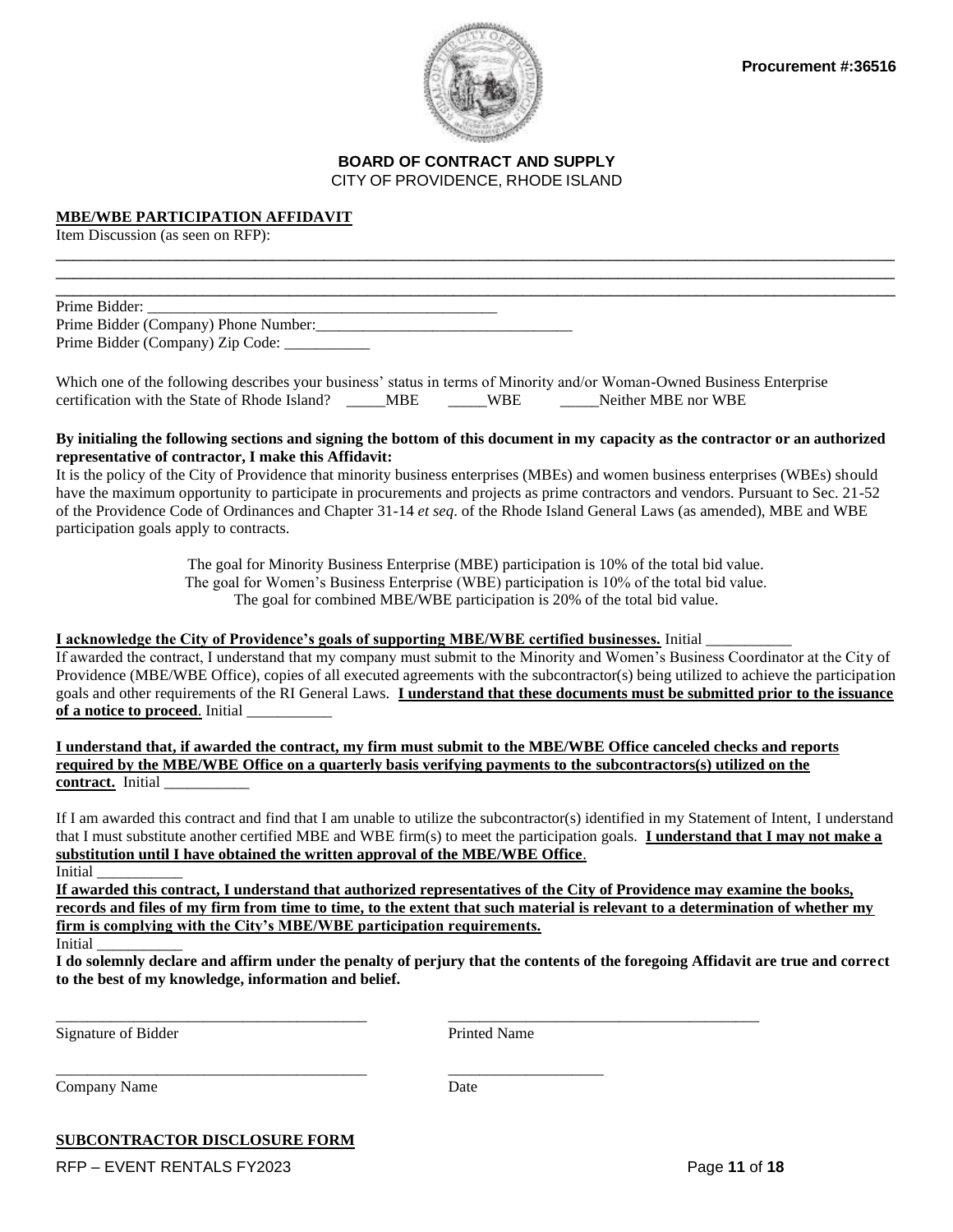

Fill out this form only if you WILL SUBCONTRACT with other parties. If you will not subcontract any portion of the **proposed bid, do not fill out this form.**

Prime Bidder: \_\_\_\_\_\_\_\_\_\_\_\_\_\_\_\_\_\_\_\_\_\_\_\_\_\_\_\_\_\_\_\_\_\_\_\_\_\_\_ Primary NAICS\_\_\_\_\_\_\_\_\_\_\_\_\_\_\_\_\_\_\_\_\_\_\_\_\_\_\_\_\_\_\_\_\_\_\_\_

Code:

Item Description (as seen on RFP):\_\_\_\_\_\_\_\_\_\_\_\_\_\_\_\_\_\_\_\_\_\_\_\_\_\_\_\_\_\_\_\_\_\_\_\_\_\_\_\_\_\_\_\_\_\_\_\_\_\_\_\_\_\_\_\_\_\_\_\_\_\_\_\_\_\_\_\_\_\_\_\_

**Please list all Subcontractors below.** Include the total dollar value that you propose to share with each subcontractor and the dollar amount to be subcontracted. Please check off MBE and WBE where applicable. The directory of all statecertified MBE/WBE firms is located at [www.mbe.ri.gov.](http://www.mbe.ri.gov/) Business NAICS codes can be found at

\_\_\_\_\_\_\_\_\_\_\_\_\_\_\_\_\_\_\_\_\_\_\_\_\_\_\_\_\_\_\_\_\_\_\_\_\_\_\_\_\_\_\_\_\_\_\_\_\_\_\_\_\_\_\_\_\_\_\_\_\_\_\_\_\_\_\_\_\_\_\_\_\_\_\_\_\_\_\_\_\_\_\_\_\_\_\_\_\_\_\_\_\_\_\_\_\_\_\_\_

<https://www.naics.com/search/>

| <b>Proposed Subcontractor</b>                                                                                        | <b>MBE</b> | <b>WBE</b> | <b>Primary</b><br><b>NAICS</b><br>Code | Date of<br><b>Mobilization</b> | <b>\$ Value of Subcontract</b> |
|----------------------------------------------------------------------------------------------------------------------|------------|------------|----------------------------------------|--------------------------------|--------------------------------|
|                                                                                                                      |            |            |                                        |                                | \$                             |
|                                                                                                                      |            |            |                                        |                                | \$                             |
|                                                                                                                      |            |            |                                        |                                | \$                             |
|                                                                                                                      |            |            |                                        |                                | \$                             |
|                                                                                                                      |            |            |                                        |                                | \$                             |
|                                                                                                                      |            |            |                                        |                                | \$                             |
| A. MBE SUBCONTRACTED AMOUNT:                                                                                         |            |            | \$                                     |                                |                                |
| <b>B. WBE SUBCONTRACTED AMOUNT:</b>                                                                                  |            |            | \$                                     |                                |                                |
| C. NON MBE WBE SUBCONTRACTED AMOUNT:                                                                                 |            |            | \$                                     |                                |                                |
| D. DOLLAR AMOUNT OF WORK DONE BY THE PRIME CONTRACTOR:                                                               |            |            | \$                                     |                                |                                |
| E. TOTAL AMOUNT OF BID (SUM OF A, B, C, & D):                                                                        |            |            | \$                                     |                                |                                |
| F. PERCENTAGE OF BID SUBCONTRACTED TO MBEs AND WBEs.<br>(Divide the sum of A and B by E and multiply result by 100). |            |            |                                        |                                | $\frac{6}{10}$                 |

Please read and initial the following statement acknowledging you understand. If the percentage of the total amount of the bid being awarded to MBE or WBE vendors is less than 20% (Box F) and the prime contractor is NOT a Rhode Island State-certified MBE or WBE, **you must fill out the MBE/WBE WAIVER REQUEST FORM for consideration by City of Providence MBE/WBE Outreach Director**. Initial

RFP – EVENT RENTALS FY2023 Page **12** of **18** Signature of Bidder Printed Name **MBe/WBE Waiver Request Form Fill out this form only if you are subcontracting and did not meet the 20% MBE/WBE participation goal.** 

\_\_\_\_\_\_\_\_\_\_\_\_\_\_\_\_\_\_\_\_\_\_\_\_\_\_\_\_\_\_\_\_\_\_\_\_\_\_\_\_ \_\_\_\_\_\_\_\_\_\_\_\_\_\_\_\_\_\_\_\_\_\_\_\_\_\_\_\_\_\_\_\_\_\_\_\_\_\_\_\_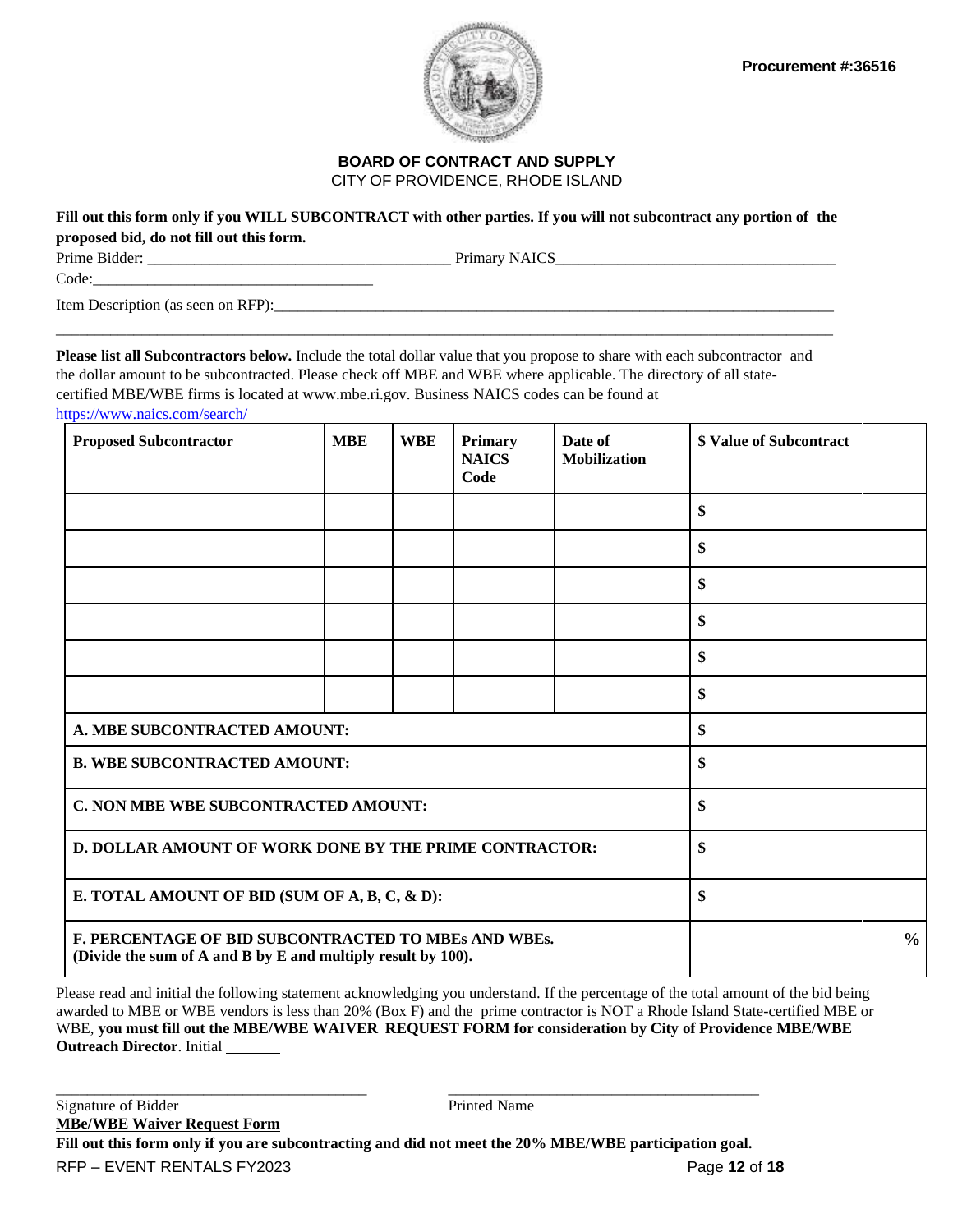

#### **State-certified MBE or WBE Prime Bidders are NOT REQUIRED to fill out this form.**

Submit this form to the City of Providence MBE/WBE Outreach Director, Grace Diaz, at mbe-wbe@providenceri.gov, for review **prior to bid submission.** This waiver applies only to the current bid which you are submitting to the City of Providence and does not apply to other bids your company may submit in the future.

To receive a waiver, you must list the certified MBE and/or WBE companies you contacted, the name of the primary individual with whom you interacted, and the reason the MBE/WBE company could not participate on this project.

\_\_\_\_\_\_\_\_\_\_\_\_\_\_\_\_\_\_\_\_\_\_\_\_\_\_\_\_\_\_\_\_\_\_\_\_\_\_\_\_\_\_\_\_\_\_\_\_\_\_\_\_\_\_\_\_\_\_\_\_\_\_\_\_\_\_\_\_\_\_\_\_\_\_\_\_\_\_\_\_\_\_\_\_\_\_\_\_\_\_\_\_\_\_\_\_\_\_\_\_\_\_\_\_\_

| <b>MBE/WBE Company</b><br><b>Name</b> | <b>Individual's Name</b> | where you interacted, and the reason are ringly when y court not participate on this project.<br><b>Company Trade</b> | Why did you choose not to<br>work with this company? |
|---------------------------------------|--------------------------|-----------------------------------------------------------------------------------------------------------------------|------------------------------------------------------|
|                                       |                          |                                                                                                                       |                                                      |
|                                       |                          |                                                                                                                       |                                                      |
|                                       |                          |                                                                                                                       |                                                      |
|                                       |                          |                                                                                                                       |                                                      |
|                                       |                          |                                                                                                                       |                                                      |
|                                       |                          |                                                                                                                       |                                                      |
|                                       |                          |                                                                                                                       |                                                      |

I acknowledge the City of Providence's goal of a combined MBE/WBE participation is 20% of the total bid value. I am requesting a waiver of \_\_\_\_\_\_ % MBE/WBE (20% minus the value of **Box F** on the Subcontractor Disclosure Form). If an opportunity is identified to subcontract any task associated with the fulfillment of this contract, a good faith effort will be made to select MBE/WBE certified businesses as partners.

\_\_\_\_\_\_\_\_\_\_\_\_\_\_\_\_\_\_\_\_\_\_\_\_\_\_\_\_\_\_\_\_\_ \_\_\_\_\_\_\_\_\_\_\_\_\_\_\_\_\_\_\_\_\_\_\_\_\_\_\_\_\_\_\_\_\_ \_\_\_\_\_\_\_\_\_\_\_\_\_\_\_\_\_\_\_\_

Signature of Prime Contractor **Prime Contractor** Prime Printed Name Date Signed

MBE/WBE Outreach Director MBE/WBE Outreach Director

\_\_\_\_\_\_\_\_\_\_\_\_\_\_\_\_\_\_\_\_\_\_\_\_\_\_\_\_\_\_\_\_\_ \_\_\_\_\_\_\_\_\_\_\_\_\_\_\_\_\_\_\_\_\_\_\_\_\_\_\_\_\_\_\_\_\_ \_\_\_\_\_\_\_\_\_\_\_\_\_\_\_\_\_\_\_\_ Signature of City of Providence Printed Name of City of Providence Date Signed

# **BID PACKAGE SPECIFICATIONS**

The City of Providence seeks a vendor able to provide rental equipment and service for various events that

RFP – EVENT RENTALS FY2023 Page **13** of **18**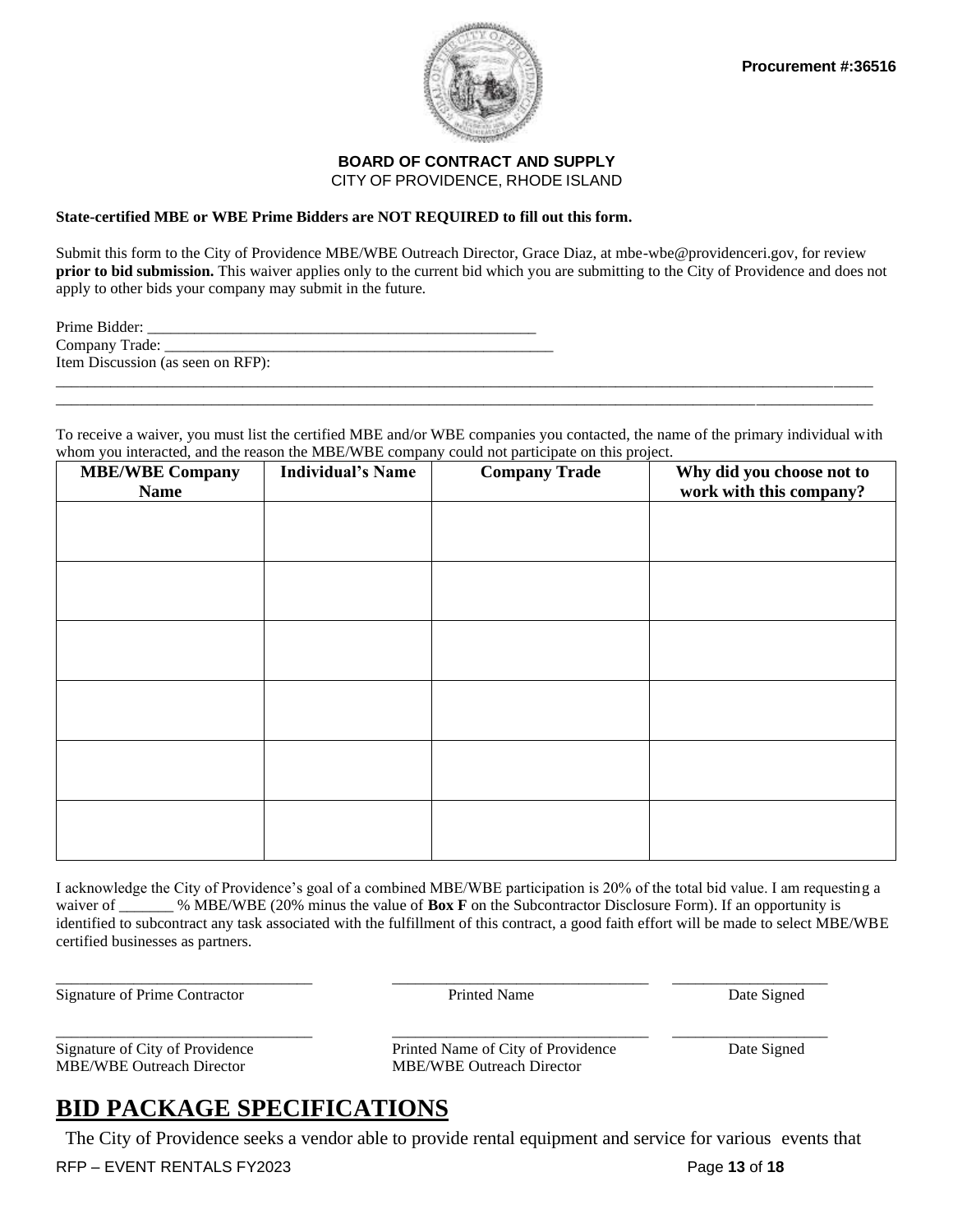

will be held across the city.

Quoted Rates: This contract will be for one year (effective from 7/1/22 through 6/30/23) with two one-year options for renewal (effective from 7/1/23 through 6/30/24 and from 7/1/24 through 6/30/25 respectively). All prices quoted must remain firm for this time period.

The award of this contract in no way obligates the City to spend the corresponding estimated dollars. The City reserves the right to cancel this contract at any time with 30 day written notice. The City also reserves the right to award more than one bidder if it is deemed to be in our best interest.

All bidders must also be in compliance with all OSHA, DEC and EPA/DEM laws and regulations. We also require that the selected vendor have an OSHA 10 Card. (**Do not provide this in your initial bid. The issuing department will seek this information directly after bids are collected and reviewed.)**

Licenses: The successful bidder and anyone performing any services on the contract awarded pursuant to this solicitation must possess all of the licenses required by federal, state, and local law to perform such work. (**Do not provide this in your initial bid. The issuing department will seek this information directly after bids are collected and reviewed**.)

Bidder shall be insured and a certificate of insurance must be provided to the city – listing the "City of Providence" as additionally insured. (**Do not provide this in your initial bid. The issuing department will seek this information directly after bids are collected and reviewed**.)

## **VENDOR QUALIFICATIONS:**

- Bidder shall be licensed to do business in the State of Rhode Island.
- Bidder must meet all local and national health, safety and cleanliness standards, licensing and regulations.
- Bidder must provide a staffed service number during events that happen after regular business hours and on weekends for emergencies.
- Must have staff and stock to provide for small events of 25 (twenty-five) people and large events of 40,000+ (forty thousand plus) people.
- Bidder must demonstrate their technical and production experience as it pertains to events.
- Bidder must be able to articulate that they do not hold any legal judgments, pending or expected litigation, or other real or potential financial reversals that might materially affect their viability or stability, or an assurance that no such conditions exist. The City may, at any time, investigate the bidder's ability to perform the work. The City may ask for additional information about a bidder and their work on previous contracts. The City may use any sources of information in such an investigation, including sources not provided by the bidder.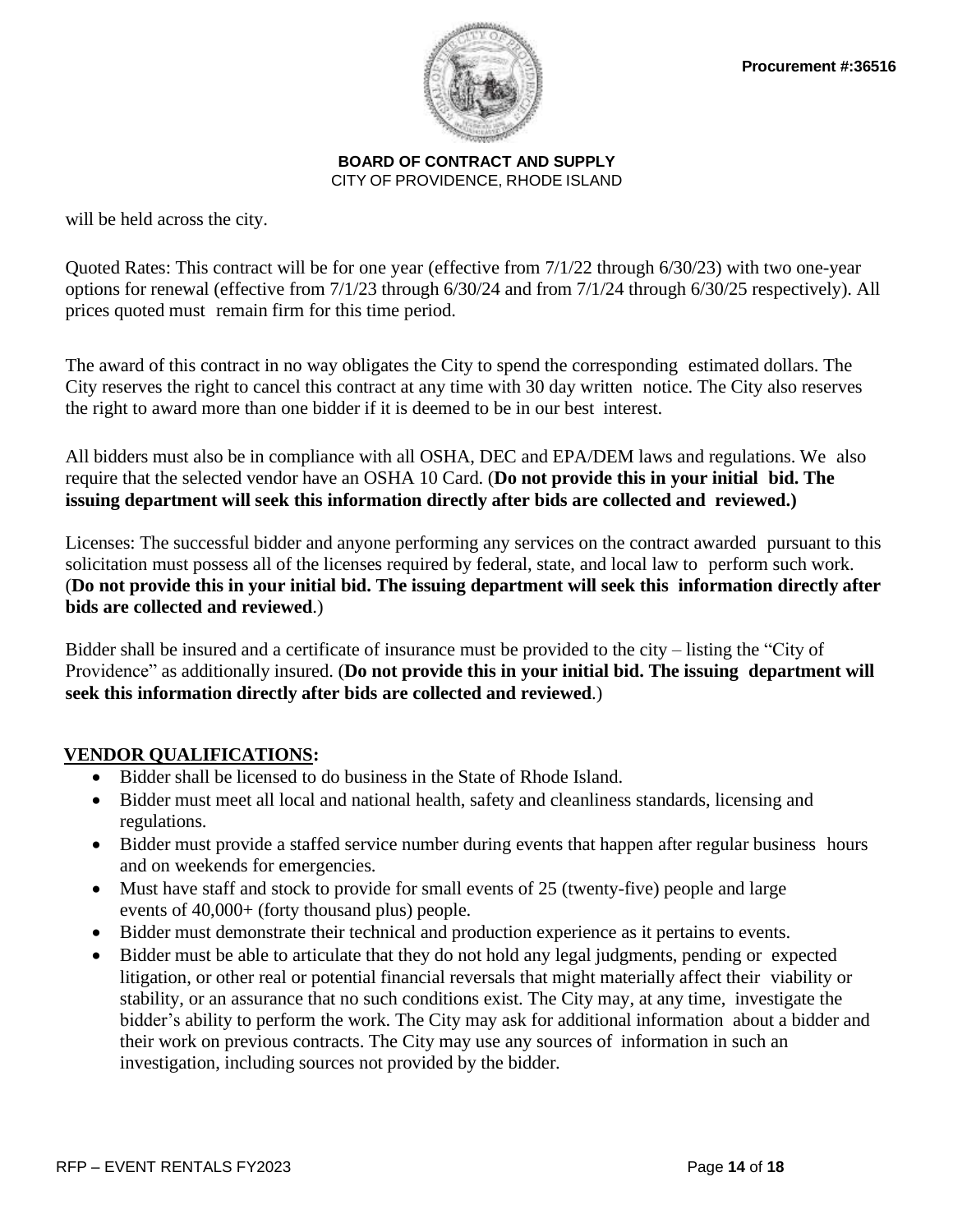



Please submit a unit price bid that is inclusive of the following items at minimum in the following format:\*

\*If you are able to provide pricing for anything above and beyond this list please include it in your bid.

| <b>Product</b>                                                                       | Cost per item |
|--------------------------------------------------------------------------------------|---------------|
| <b>Folding Chairs</b>                                                                | \$            |
| Folding Table – 6ft banquet                                                          | \$            |
| Folding Table – 8ft banquet                                                          | \$            |
| Folding Table $-48$ " round                                                          | \$            |
| Folding Table $-60$ " round                                                          | \$            |
| Folding Table $-72$ " round                                                          | \$            |
| <b>Bistro Table</b>                                                                  | \$            |
| Picnic Table                                                                         | \$            |
| Standard Black/White Tablecloth* with a floor length drop for a 6 foot banquet table | \$            |
| Standard Black/White Tablecloth* with a floor length drop for a 8 foot banquet table | \$            |
| Standard Black/White Tablecloth* with a floor length drop for a 48" round table      | \$            |
| Standard Black/White Tablecloth* with a floor length drop for a 60" round table      | \$            |
| Standard Black/White Tablecloth* with a floor length drop for a 72" round table      | \$            |
| $10 \times 10$ tent                                                                  | \$            |
| $15 \times 15$ tent                                                                  | \$            |
| $20 \times 20$ tent                                                                  | \$            |
| General Delivery/Pick-up fee**                                                       | \$            |
| Weekend Delivery/Pick-up fee**                                                       | \$            |
| Holiday Delivery/Pick-up fee**                                                       | \$            |
| After Hour Delivery/Pick-up fee** Please define "after hours" with regards to your   | $\mathcal{S}$ |
| business.                                                                            |               |

\*As an example, we would accept standard poly or cotton poly blend options as standard black/white tablecloths.

\*\* In addition to your standard delivery fee, please include any variables such as weekdays vs weekends, holidays, after hour delivery, etc.

**Please note: Saturday drop off and pick-up must be available.** If the delivery of a particular product needs to include additional fees (ex. Tent installation) please also outline those costs.

When submitting your cost proposal please also include details around how you plan to respond to urgent service needs.

- How quickly can you commit to responding to a call for urgent service?
- If there are fees associated with "off-schedule" service, please outline them.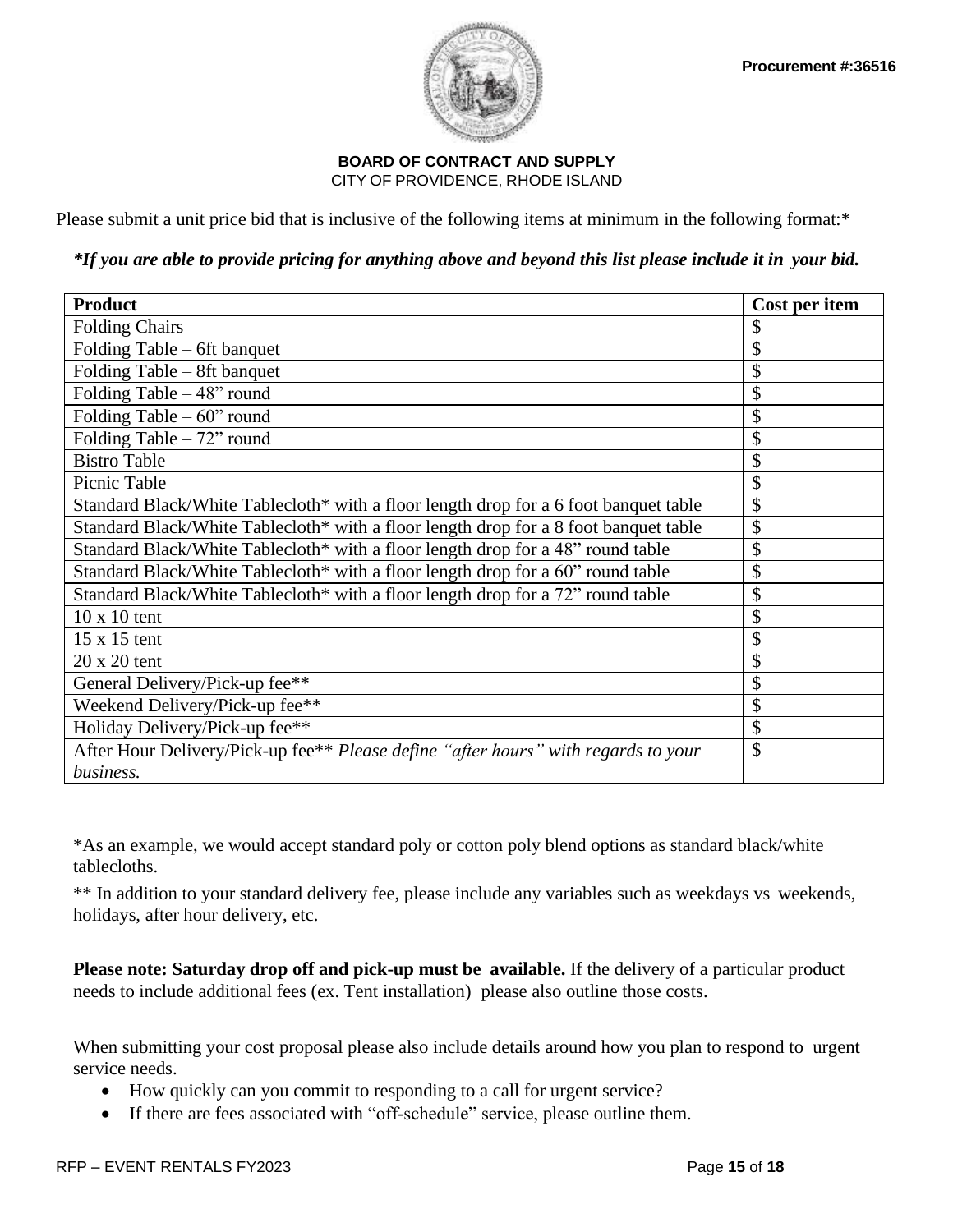

## **SUPPLEMENTAL INFORMATION**

If the issuing department for this RFP determines that your firm's bid is best suited to accommodate their need, you will be asked to provide proof of the following prior to formalizing an award.

An inability to provide the outlined items at the request of the department may lead to the disqualification of your bid.

*This information is NOT requested to be provided in your initial bid that you will submit to the City Clerk's office by the "date to be opened" noted on page 1. This list only serves as a list of items that your firm should be ready to provide on request.*

**All bids submitted to the City Clerk become public record. Failure to follow instructions could result in information considered private being posted to the city's Open Meetings Portal and made available as a public record.** 

## **You must be able to provide:**

- Business Tax ID will be requested after an award is approved by the Board of Contract and Supply.
- Bidder shall be insured and be able to provide a certificate of insurance listing the "City of Providence" as additionally insured.
- Copy of an OSHA 10 Card.
- Copies of licenses required by federal, state, and local law to perform the work outlined in this RFP.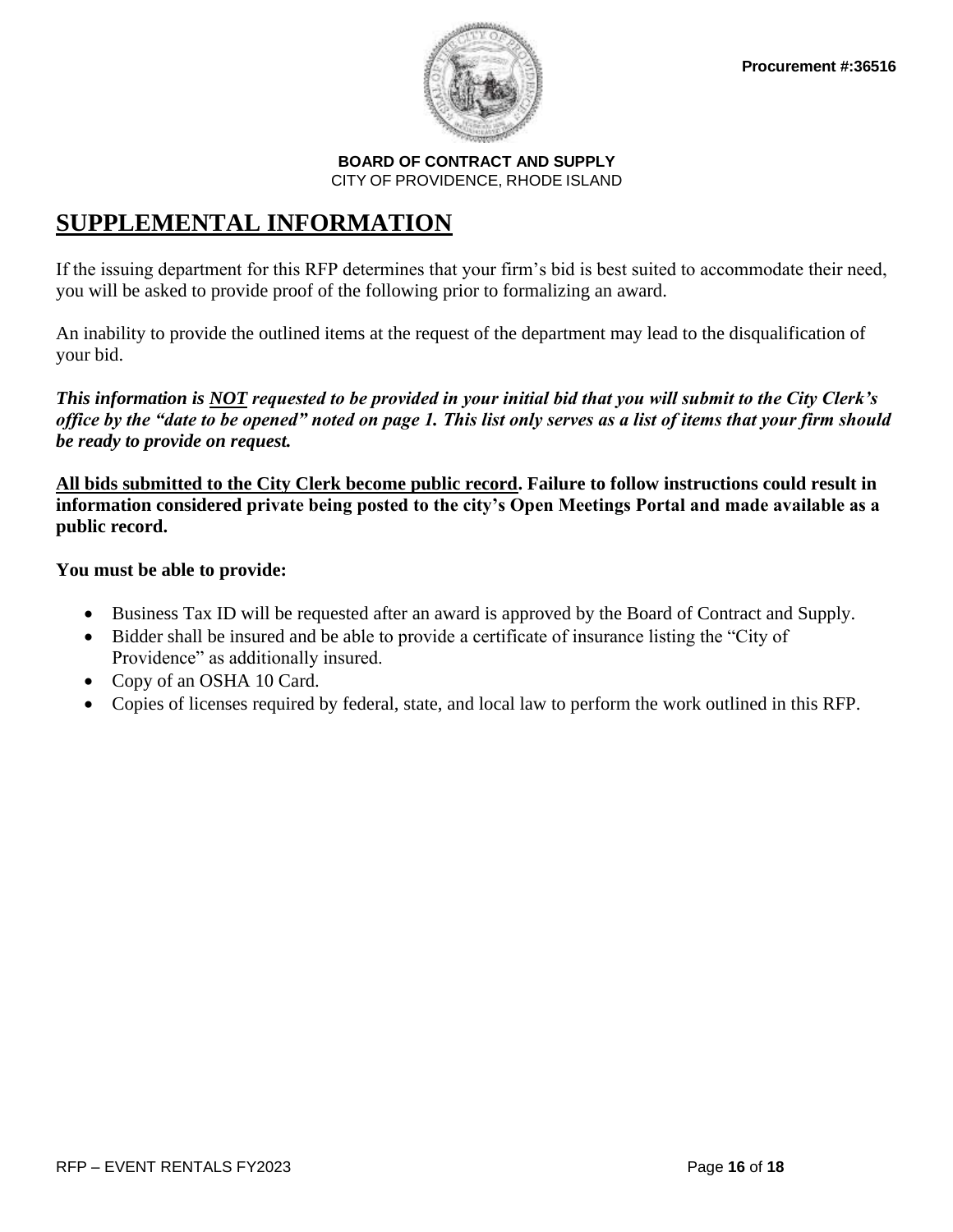

#### **CITY OF PROVIDENCE STANDARD TERMS & CONDITIONS**

- 1. The terms "you" and "your" contained herein refer to the person or entity that is a party to the agreement with the City of Providence ("the City") and to such person's or entity's employees, officers, and agents.
- 2. The Request For Proposals ("RFP") and these Standard Terms and Conditions together constitute the entire agreement of the parties ("the Agreement") with regard to any and all matters. By your submission of a bid proposal or response to the City's RFP, you accept these Standard Terms & Conditions and agree that they supersede any conflicting provisions provided by bid or in any terms and conditions contained or linked within a bid and/or response. Changes in the terms and conditions of the Agreement, or the scope of work thereunder, may only be made by a writing signed by the parties.
- 3. You are an independent contractor and in no way does this Agreement render you an employee or agent of the City or entitle you to fringe benefits, workers' compensation, pension obligations, retirement or any other employment benefits. The City shall not deduct federal or state income taxes, social security or Medicare withholdings, or any other taxes required to be deducted by an employer, and this is your responsibility to yourself and your employees and agents.
- 4. You shall not assign your rights and obligations under this Agreement without the prior written consent of the City. Any assignment without prior written consent of the City shall be voidable at the election of the City. The City retains the right to refuse any and all assignments in the City's sole and absolute discretion.
- 5. Invoices submitted to the City shall be payable sixty (60) days from the time of receipt by the City. Invoices shall include support documentation necessary to evidence completion of the work being invoiced. The City may request any other reasonable documentation in support of an invoice. The time for payment shall not commence, and invoices shall not be processed for payment, until you provide reasonably sufficient support documentation. In no circumstances shall the City be obligated to pay or shall you be entitled to receive interest on any overdue invoice or payment.

In no circumstances shall the City be obligated to pay any costs associated with your collection of an outstanding invoice.

- 6. For contracts involving construction, alteration, and/or repair work, the provisions of applicable state labor law concerning payment of prevailing wage rates (R.I. Gen. Laws §§ 37-13-1 et seq., as amended) and the City's First Source Ordinance (Providence Code of Ordinances §§ 21-91 et seq., as amended) apply.
- 7. With regard to any issues, claims, or controversies that may arise under this Agreement, the City shall not be required to submit to dispute resolution or mandatory/binding arbitration. Nothing prevents the parties from mutually agreeing to settle any disputes using mediation or non-binding arbitration.
- 8. To the fullest extent permitted by law, you shall indemnify, defend, and hold harmless the City, its employees, officers, agents, and assigns from and against any and all claims, damages, losses, allegations, demands, actions, causes of action, suits, obligations, fines, penalties, judgments, liabilities, costs and expenses, including but not limited to attorneys' fees, of any nature whatsoever arising out of, in connection with, or resulting from the performance of the work provided in the Agreement.
- 9. You shall maintain throughout the term of this Agreement the insurance coverage that is required by the RFP or, if none is required in the RFP, insurance coverage that is considered in your industry to be commercially reasonable, and you agree to name the City as an additional insured on your general liability policy and on any umbrella policy you carry.
- 10. The City shall not subject itself to any contractual limitations on liability. The City shall have the time permitted within the applicable statute of limitations, and no less, to bring or assert any and all causes of action, suits, claims or demands the City may have arising out of, in connection with, or resulting from the performance of the work provided in the Agreement, and in no event does the City agree to limit your liability to the price of the Agreement or any other monetary limit.
- 11. The City may terminate this Agreement upon five (5) days' written notice to you if you fail to observe any of the terms and conditions of this Agreement,